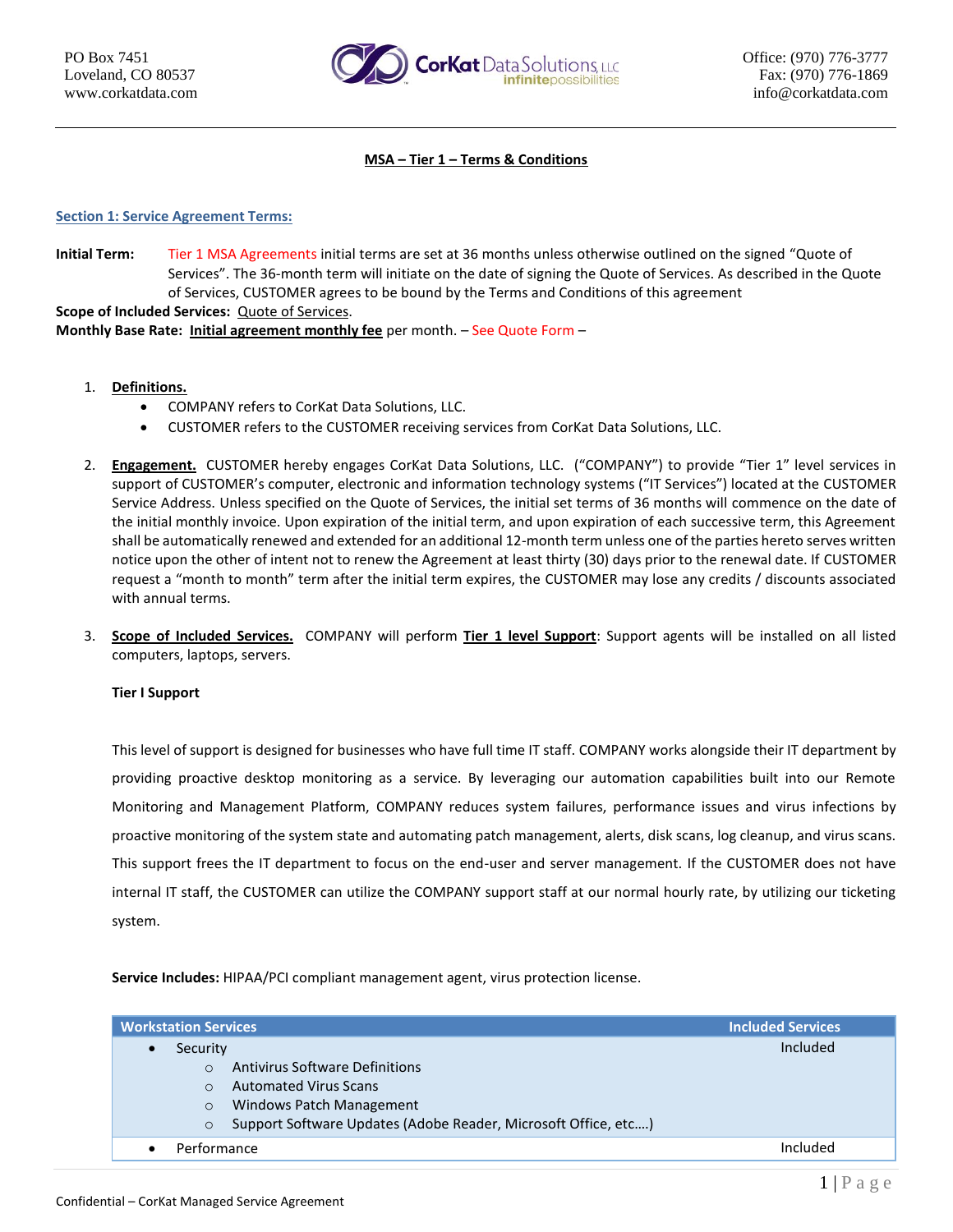

- o Hard Drive File Fragmentation
- o Hard Drive MFT Fragmentation
- o Low Memory Detection
- o High CPU Usage Detection
- o Startup/Background Processes
- Proactive Reliability
	- o Hard Drive Error Monitoring
	- o Hard Drive SMART Stats Monitoring
	- o Hard Drive Free Space
	- o Hardware/Software Raid Failure Monitoring
	- o Windows File Corruption
	- o Bad Process Detection

### **Responsibilities:**

**COMPANY:** Our HIPAA/PCI compliant agent configured and scripted to proactively perform, Patch Management, System Maintenance, System Alerts and monthly reports. Automatic virus definition updates and nightly scans. Alerts and system errors are reported to the CUSTOMER IT Department or Point of Contact (POC) for remediation.

**CUSTOMER:** When system errors/issues arise, COMPANY will notify the CUSTOMER point of contact (POC) for remediation of all system alerts, system errors, hardware and/or software failure, end-user helpdesk support, virus / adware / malware infections.

## **Services Not Included:** *(available upon request per normal hourly rates)*

• Helpdesk / Ticketing System:

Access to our secure – agent and/or web-based ticketing system for end-users to report issues and/or requests. All tickets are received immediately and dispatched for remediation.

Remote Control:

Leveraging our Remote-Control feature, COMPANY can quickly and securely access any workstation or server, minimizing response time.

• Emergency Support:

Emergency support access to our 24/7 Network Operations Center

• Professional Services

On-site Network Admin when / if necessary to resolve technical issues due to hardware failure, internet outage or support requires physical presence. Out of state travel cost may apply

• Business Continuity

Disaster recovery, data backup, site replication

• vCIO / Project Management

Strategic planning & technology roadmap design - We bring vCIO expertise, thought leadership and planning to align your organization's goals and IT strategy. Tools such as technology roadmaps and strategic plans show measurable metrics such as a reduction in IT spend or creating competitive advantages.

Included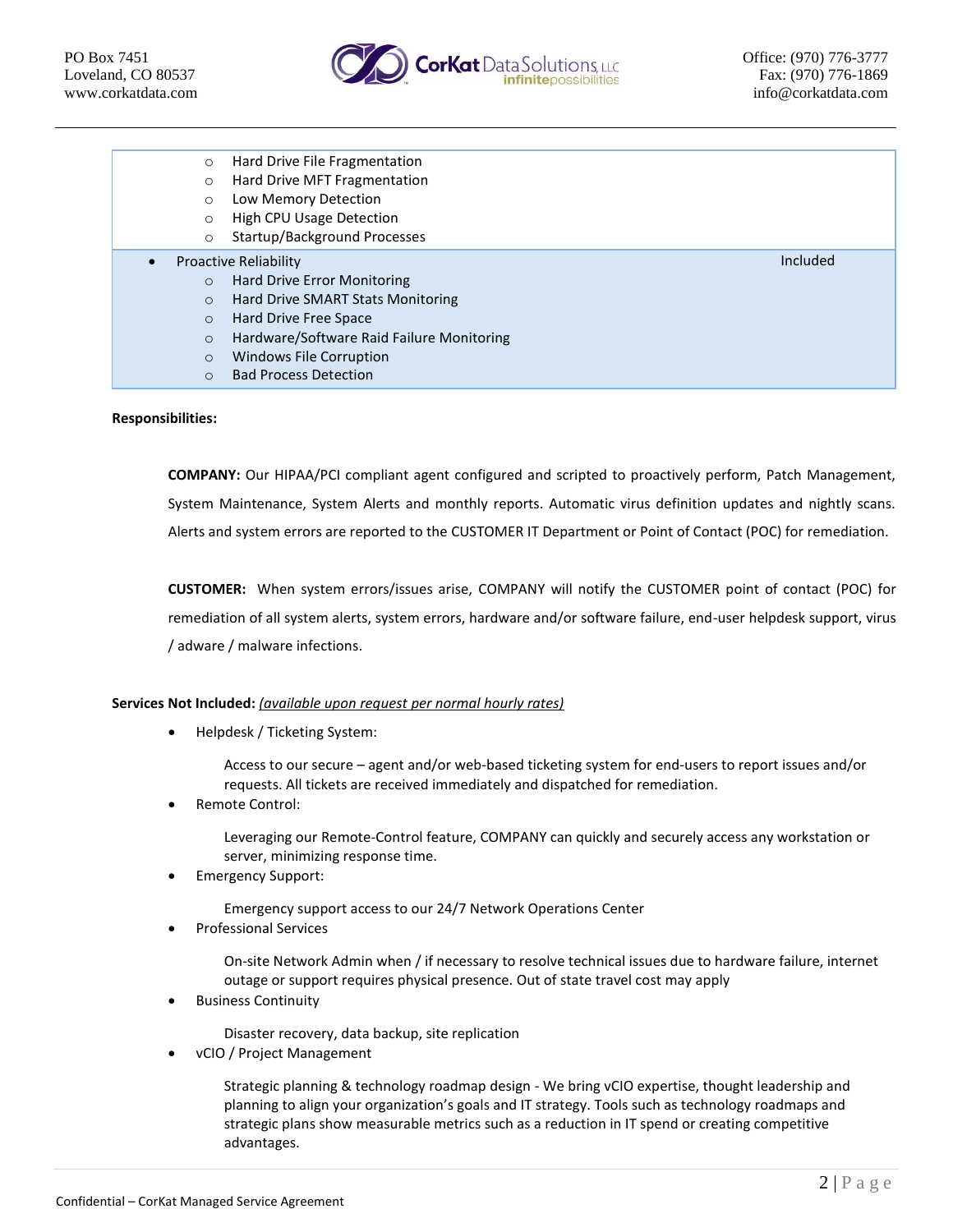

COMPANY will decide whether to perform IT Services at the Service Address or off site. CUSTOMER agrees not to make unreasonable requests for services.

- 4. **Pricing; Additional Services**. The Monthly Base Rate set forth on the Quote of Services covers the cost of IT Services coming within the Scope of Included Services in addition to addendums, if any, to this document. Charges for additional services such as "Project Type" work, requested or required by CUSTOMER will be determined by agreement of the parties or, in the absence of agreement, will be charged at COMPANY's standard rates in effect at the time service is provided or adjustments to standard rates if defined in Appendix A. The Base Rate does not include the cost of any hardware, software, equipment, or supplies or any out-of-pocket expenses incurred by COMPANY unless specifically identified as included in the Appendix's or in an addendum.
- 5. **Billing & Payment Terms.** On the Effective Date CUSTOMER shall deliver payment for: (a) initial one-time installation and setup charges if applicable. Billing shall commence on the Service Commencement Date, regardless of whether CUSTOMER: (a) has installed its CUSTOMER applications, domain/active directory setup (b) procured needed equipment or services from any other carrier(s) or vendor(s), or (c) is otherwise prepared to accept delivery of ordered Services from COMPANY.

COMPANY invoices in advance for Services to be provided during the current month. Invoices are issued on the first day of each month and are due by the 14<sup>th</sup> day of the current month. Professional service charges that are dependent upon usage of Service as specified in Attachment A, will be billed in arrears.

Equipment purchases: the cost of the equipment will be invoiced upon signed approval of the equipment quote. Any labor associated with the equipment installation or configuration will be invoiced upon completion of the project work.

Billing for the initial partial month or additional services are prorated based on a calendar month. All invoices are **due upon receipt**, and become past due thirty (30) days after the invoice date. Past due amounts bear a fee at a rate of 10% per month (prorated on a daily basis beginning on the date of invoice). Any expenses of collection (including, without limitation, attorney's fees, collection agency fees and disbursements) will be borne by the CUSTOMER. If CUSTOMER reasonably disputes any portion of a COMPANY invoice, CUSTOMER must pay the entire invoice and submit a written claim for refund of the disputed amount. All claims must be submitted to COMPANY within thirty (30) days of receipt of the invoice for those. If the dispute is resolved in favor of CUSTOMER, COMPANY shall refund or provide a credit of all amounts due to the CUSTOMER within ten (10) days of resolution.

# **5a. Payment Methods.**

- ACH COMPANY schedules ACH payments on the  $14^{\text{th}}$  and  $28^{\text{th}}$  of month invoices are due
- Checks are permitted as payment. COMPANY reserves the right to enforce payment by ACH if CUSTOMER has two past due payments.
- Credit Card COMPANY does not include transaction and/or processing fees within our monthly invoices. Therefore, COMPANY will include a 3.5% processing fee for all payments made by Credit Card.
- 6. **Suspension of Services for nonpayment**. If the CUSTOMER fails to comply with the payment policy within **section 5**, COMPANY may suspend services provided to CUSTOMER under this agreement after ten (10) days written notice to cure past due invoices. The ten (10) days begins on the date of postmark. COMPANY reserves the right to enforce payment by ACH or Credit Card if CUSTOMER has two past due payments. Payment by Credit Card may require additional processing fees. The change in payment method does not constitute a breach on the agreement by the COMPANY. If the COMPANY suspends CUSTOMER services due to nonpayment, this does not constitute a breach in the agreement by COMPANY.
- 7. **Suspension or Termination of Services.** COMPANY may terminate this Agreement or any Service Order hereunder, or suspend Services, with not less than ten (10) days prior written notice, upon (a) CUSTOMER's failure to pay any amounts as provided herein; (b) CUSTOMER's breach of any provision of this Agreement or any law, rule or regulation governing the Services; (c) any insolvency, bankruptcy assignment for the benefit of creditors, appointment of trustee or receiver or similar event with respect to CUSTOMER; or (d) any governmental prohibition or required alteration of the Services. COMPANY may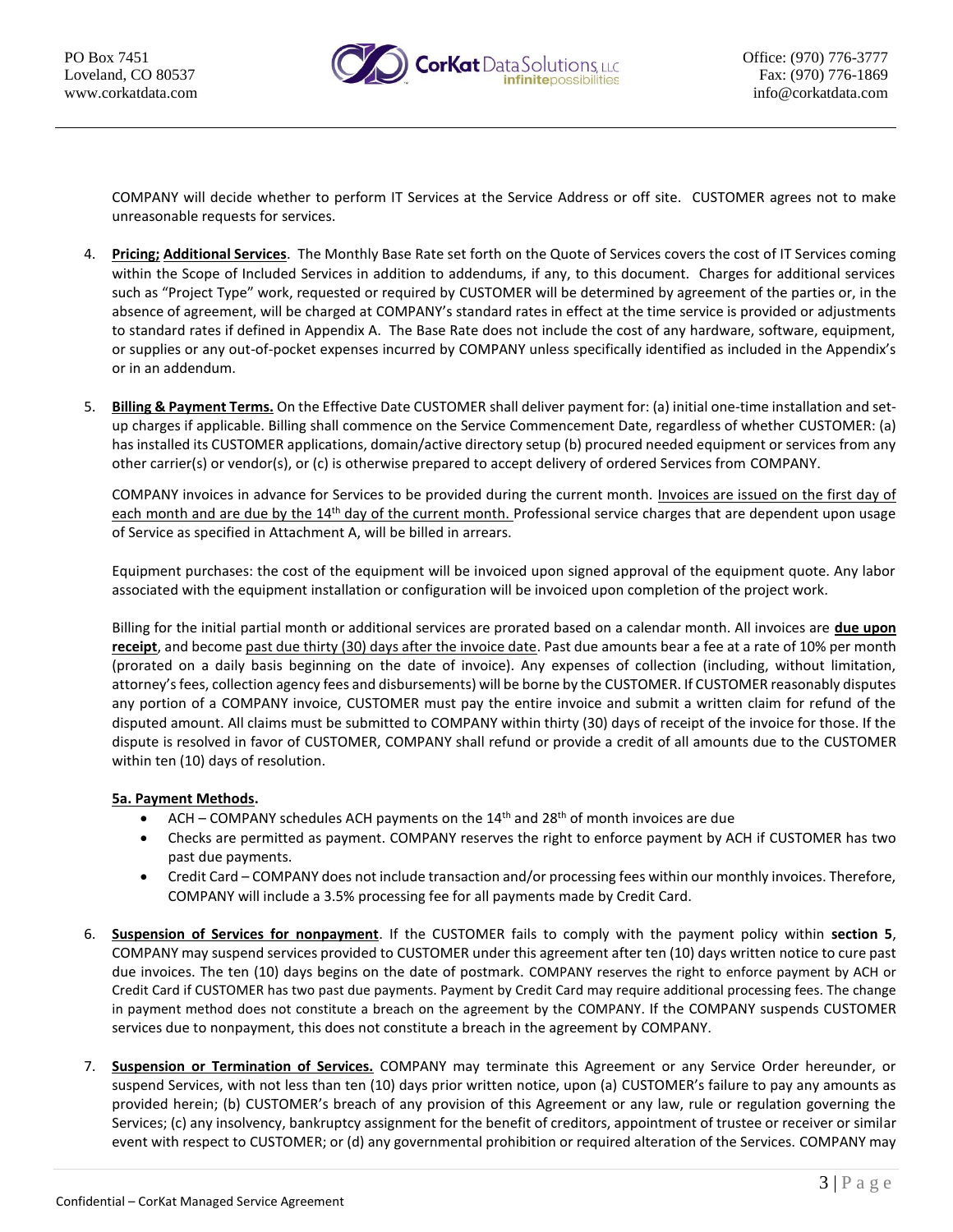

terminate or suspend Services without notice if: (x) necessary to protect COMPANY's Network; (y) COMPANY has reasonable evidence of CUSTOMER's fraudulent or illegal use of Services; or (z) required by legal or regulatory authority. Any termination shall not relieve CUSTOMER of any liability incurred prior to such termination, or for payment of unaffected Services. All terms and conditions of this Agreement shall continue to apply to any Services not so terminated, regardless of the termination of this Agreement. If the Service provided under any Service Order hereunder has been terminated by COMPANY in accordance with this section, and CUSTOMER wants to restore such Service, CUSTOMER first must pay all past due charges, a nonrecurring charge, reconnection charge and a deposit equal to 2 months' recurring charges. If the COMPANY suspends CUSTOMER services due to nonpayment, this does not constitute a breach in the agreement by COMPANY.

- 8. **Termination for Cause**. If CUSTOMER believes the COMPANY has failed to meet its services outlined within the agreement, the CUSTOMER must provide written notice describing the areas of concern and allow COMPANY thirty (30) days to cure the written concerns. Either party may terminate this Agreement if: (i) the other party breaches any material term or condition of this Agreement and fails to cure such breach within thirty (30) days after receipt of written notice of the same, except in the case of CUSTOMER's failure to pay fees, which must be cured within five (5) days after receipt of written notice from COMPANY; (ii) the other party becomes the subject of a voluntary petition in bankruptcy or any voluntary proceeding relating to insolvency, receivership, liquidation, or composition for the benefit of creditors; or (iii) the other party becomes the subject of an involuntary petition in bankruptcy or any involuntary proceeding relating to insolvency, receivership, liquidation, or composition for the benefit of creditors, if such petition or proceeding is not dismissed within sixty (60) days of filing. CUSTOMER may also terminate this Agreement in accordance with the terms set forth in the Service Level Agreement
- 9. **Termination Liability.** If CUSTOMER terminates this Agreement or any Quote of Services(s) hereunder prior to the end of the term of such Agreement and/or Service Order(s) for any reason other than COMPANY's material breach of this Agreement that remains uncured after written notice and allowing COMPANY 30 day cure period, or under the provisions of this Agreement, CUSTOMER shall pay in full to COMPANY within 15 days of such termination all remaining monthly recurring charges associated with the Service(s) for the balance of the term of this Agreement and/or outlined in such Service Order(s). The monthly amount will be determined by the higher amount of the signed quote or last full monthly invoice.
- 10. **Price Adjustments.** COMPANY shall have the right to propose an adjustment to the Monthly Base Rate, as provided on Appendix B, in the event of equipment purchases, substantial changes in the demand for IT Services initiated by CUSTOMER, material increases in costs to COMPANY, or if CUSTOMER's demand for IT Services during any twelve-month period during the term of this Agreement should exceed the Adjustment Threshold. Additionally, COMPANY reserves the right to adjust, from time to time, the "SPLA" pricing set forth in the Service Order at any time during the term of the Agreement, to reflect the pricing of Microsoft. In such case, the COMPANY will notify the CUSTOMER a minimum of 30 days in advance of the SPLA cost increase going into effect and notify the CUSTOMER of the effective date of the increase, but in no event will said adjustment be effective prior to date of notice to CUSTOMER.
- 11. **Use of Software.** Authorization to use any software provided by COMPANY to the CUSTOMER provides a personal, nonexclusive, limited, non-transferable and temporary license. All rights are reserved. The CUSTOMER may not re-publish, transmit, or distribute the software, or make any unauthorized use of COMPANY materials. Modification of such materials or the use of such materials for any purpose not authorized by COMPANY is prohibited.
- 12. **Business Class Applications**. CUSTOMER acknowledges that the COMPANY cannot be expected to be experienced in all third party applications and/or business class software packages. Therefore, CUSTOMER agrees to maintain vendor and/or manufacturer software support subscriptions for their business critical software.
- 13. **Non-Diversion**. CUSTOMER agrees that during the term of this Agreement and for a period of two years following the termination of this Agreement, CUSTOMER will not recruit or hire any employee, agent, representative or subcontractor of the COMPANY, nor will CUSTOMER directly or indirectly contact or communicate with COMPANY employee's for the purpose of soliciting or inducing such COMPANY employee's (a) to accept employment with, or perform work for any person, firm, or entity other than COMPANY; or (b) to provide services to CUSTOMER or any other person, firm or entity except as an employee or representative of the COMPANY. CUSTOMER agrees that, in the event of a breach or threatened breach of this provision, in addition to any remedies at law, COMPANY, without posting any bond, shall be entitled to obtain equitable relief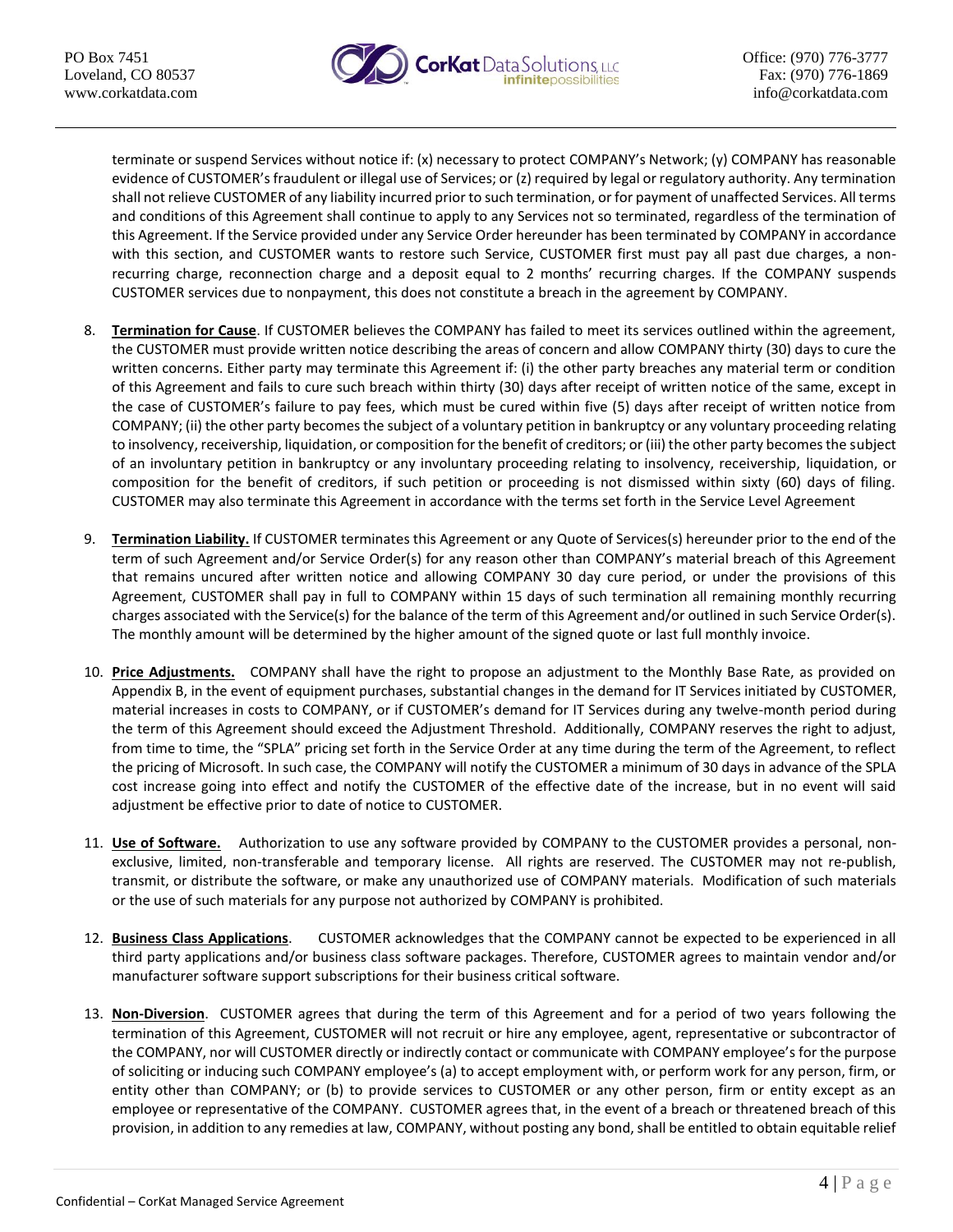

in the form of specific performance, a temporary restraining order, a temporary or permanent injunction or any other equitable remedy which may then be available.

- 14. **Disclaimer of Warranties.** IT Services furnished under this Agreement are provided "as is" and, unless otherwise expressly stated in this instrument, without representations or warranties of any kind, either express or implied. To the fullest extent permitted by law, COMPANY disclaims all warranties, express, implied or statutory, including, but not limited to, implied warranties of title, non-infringement, merchantability, and fitness for a particular purpose. COMPANY does not warrant that use of software or products furnished by COMPANY will be uninterrupted, error-free, or secure, that defects will be corrected, or that products or the server(s) to which access is provided are free of viruses or other harmful components.
- 15. **Limitation of Liability.** CUSTOMER acknowledges and excepts full liability and/or responsibilities for the computer use behavior of its employees and will provide COMPANY with the CUSTOMER "Computer Use Policy". COMPANY is not liable for data loss, corruption, connectivity and/or financial damages caused by inappropriate or careless computer uses practices, viruses, malware, ransomware, infections or malicious attacks. In no event shall COMPANY be liable to the CUSTOMER or any other party for any special, exemplary, incidental, consequential, or direct damages, including but not limited to lost profits, whether arising out of contract, tort, and strict liability or otherwise. In no way is COMPANY responsible for any damages to the CUSTOMER or any other party including but not limited to lost profits due to; malicious attacks, viruses, malware, ransomware, data loss, the unavailability of or malfunctioning of any equipment, software, or service, whether provided by COMPANY or any party representing COMPANY or otherwise. COMPANY shall not be liable to CUSTOMER for any failure or delay caused by events beyond COMPANY's reasonable control, including, without limitation, CUSTOMER's failure to furnish necessary information, sabotage, failures, theft or delays in transportation or communication, failures or substitutions of equipment, labor disputes, accidents, shortages of labor, fuel, raw materials, equipment, technical failures, accessibility to work site, acts of God, or any other reason.
- 16. **Actions.** No action, regardless of form (including in contract, tort or otherwise), arising in connection with the performance of this Agreement may be brought by either party more than one (1) year after the date of the occurrence on which the action is based.
- 17. **Good Faith**. The parties hereto expressly assume an obligation to act in good faith toward one another in the performance of their obligations under this Agreement
- 18. **Access:** CUSTOMER agrees to maintain, where required, a full time, dedicated Internet connection and to allow the COMPANY access to the CUSTOMER's network via that Internet connection. CUSTOMER agrees to allow the COMPANY employees or subcontractors access to its facilities in order to perform services under this Agreement. CUSTOMER agrees to allow the COMPANY access to the covered equipment. Facility access may be denied for any reason at any time, however if access to facilities is denied, the CUSTOMER understands the COMPANY may be unable to perform their duties adequately and if such a situation should exist, the COMPANY will be held harmless. In the case of the CUSTOMER residing in a facility with access controlled by a third party, the CUSTOMER is responsible for obtaining proper and adequate permissions for the COMPANY to enter and operate on the premises designated as the CUSTOMER's work area. CUSTOMER agrees to allow the COMPANY to load any necessary management software on their systems. CUSTOMER agrees to furnish the COMPANY with Administrator-level password access for all covered equipment and servers, where necessary. The COMPANY agrees not to prevent CUSTOMER from accessing any equipment owned by the CUSTOMER or COMPANY.
- 19. **Limitations of Technology:** The CUSTOMER acknowledges that technologies are not universally compatible, and that there may be particular services or devices that the COMPANY may be unable to monitor, manage, or patch. The COMPANY agrees to inform the CUSTOMER when such a situation arises. The CUSTOMER agrees to correct the situation if applicable, and to hold the COMPANY harmless in any case. Patches and antivirus definitions are distributed by their respective software vendors, and as such, the COMPANY has no direct control over the effectiveness or lack thereof of the software being applied. The COMPANY shall not be held responsible for interruptions in service due to patches released by software vendors.
- 20. **Authority:** CUSTOMER signatory represents and warrants that it has full corporate power and authority to execute this Agreement to bind their COMPANY. Only individuals with title of Chief Executive, Chief Financial Officer, Owner or any person designated by any of those individuals shall have power and authority to bind CUSTOMER.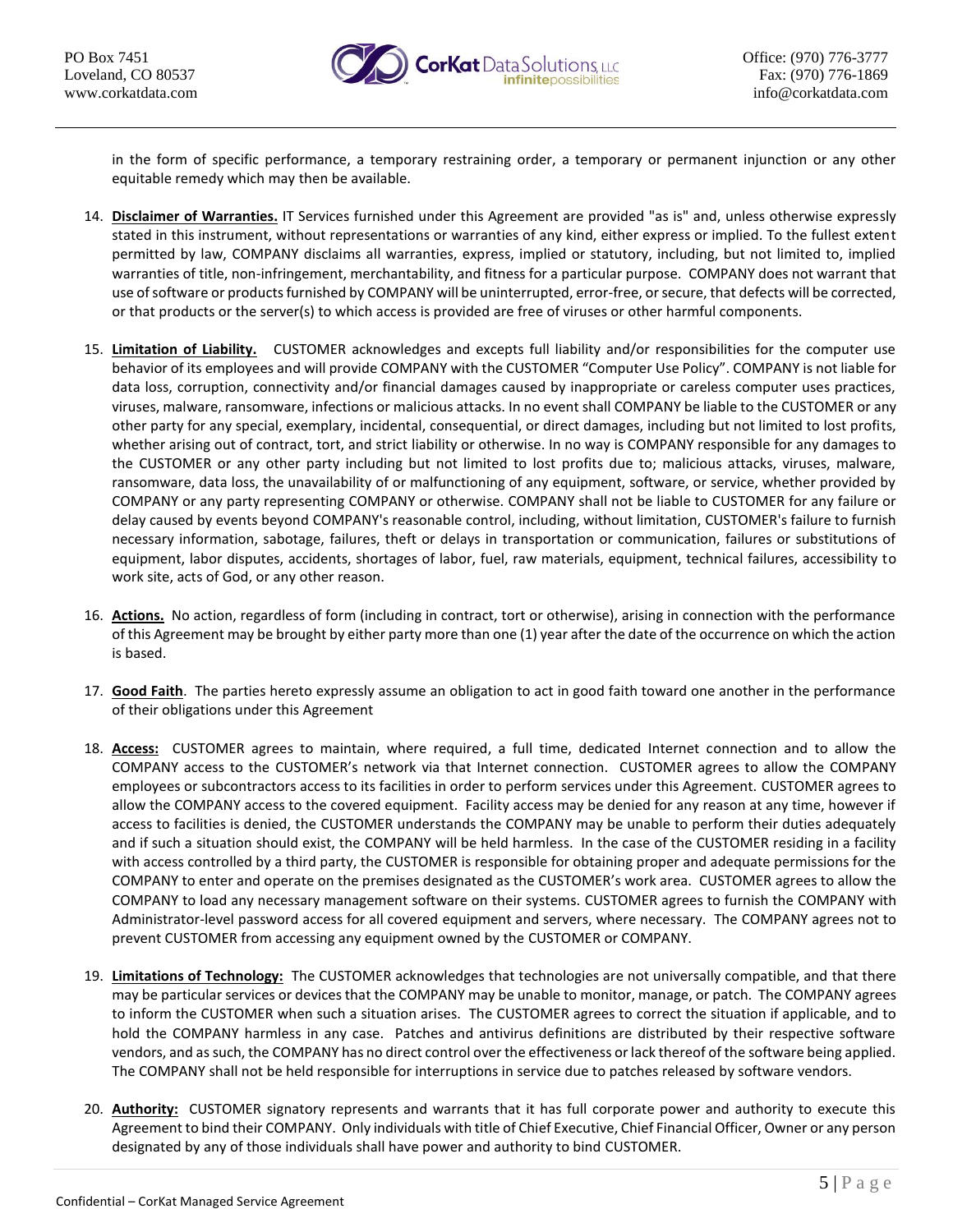

21. **Miscellaneous.** This instrument, with attached Appendix's, contains the entire agreement of the parties and supersedes any previous agreement on the same subject matter between them. No amendments or variations of the terms and conditions of this agreement shall be valid unless the same are in writing and signed by all parties hereto. COMPANY is an independent contractor and nothing herein shall be construed as inconsistent with that relationship or status. If any one or more of the provisions contained in this Agreement is for any reason held to be invalid, illegal or unenforceable in any respect, such invalidity, illegality or unenforceability shall not affect the other provisions hereof and this Agreement shall be construed as if such invalid, illegal, or unenforceable provision had not been contained herein. COMPANY shall not be liable to CUSTOMER for any failure or delay caused by events beyond COMPANY's control, including, without limitation, CUSTOMER's failure to furnish necessary information, sabotage, failures or delays in transportation or communication, failures or substitutions of equipment, labor disputes, accidents, shortages of labor, fuel, raw materials, or equipment, or technical failures, or accessibility to work site. The headings contained herein are for convenience of reference only, and are not to be used in interpreting this agreement. This agreement shall be construed and enforced pursuant to the laws of the State of Colorado. This agreement may be executed in one or more counterparts, each of which shall be deemed to be an original, but all of which together shall constitute but one document.

# 22. **21. LIMITATIONS OF LIABILITY.**

**21a. THE LIABILITY OF COMPANY FOR ANY BREACH OF ITS OBLIGATIONS UNDER THIS AGREEMENT OR OTHERWISE RELATING TO THIS AGREEMENT SHALL BE EXCLUSIVELY AND EXPRESSLY LIMITED TO THOSE REMEDIES SET FORTH IN THE SERVICE LEVEL AGREEMENT - ATTACHMENT B. IN NO EVENT SHALL EITHER PARTY BE LIABLE TO THE OTHER PARTY FOR ANY LOST PROFITS OR OTHER CONSEQUENTIAL, INCIDENTAL, INDIRECT OR PUNITIVE DAMAGES ARISING OUT OF OR IN RELATION TO THIS AGREEMENT. NEITHER PARTY SHALL BE HELD LIABLE OR RESPONSIBLE TO THE OTHER PARTY, NOR BE DEEMED TO HAVE DEFAULTED UNDER OR BREACHED THIS AGREEMENT, FOR FAILURE OR DELAY IN FULFILLING OR PERFORMING ANY TERM OF THIS AGREEMENT TO THE EXTENT, AND FOR SO LONG AS SUCH DELAY IS CAUSED BY ANY FORCE MAJEURE EVENTS, PROVIDED THAT AND FOR SO LONG AS THE PARTY SO AFFECTED HAS USED AND CONTINUES TO USE COMMERCIALLY REASONABLE EFFORTS TO PERFORM DESPITE THE FORCE MAJEURE EVENT.** 

**21b. DAMAGE TO CUSTOMER EQUIPMENT.** COMPANY assumes no liability for any damage to, or loss of, any CUSTOMER Equipment resulting from any cause other than the gross negligence or willful misconduct of COMPANY. To the extent COMPANY is liable for any damage to, or loss of, CUSTOMER Equipment for any reason, such liability will be limited solely to the replacement value of the CUSTOMER Equipment, excluding lost data, software and firmware.

**21c. CONSEQUENTIAL DAMAGES WAIVER.** Except for a breach of section 24 ("Confidential Information") of this Agreement, in no event will either party be liable or responsible to the other for any type of incidental, punitive, indirect or consequential damages, including, but not limited to, lost revenue, lost profits, replacement goods, loss of technology, rights or services, loss of data, or interruption or loss of use of service or equipment, even if advised of the possibility of such damages, whether arising under theory of contract, tort (including negligence), strict liability or otherwise.

**22. INDEMNIFICATION.** Each party shall, at its own expense, indemnify, defend, and hold harmless the other party, and such party's employees, directors, officers, members, managers, representatives, and agents (collectively referred to as the "Indemnified Parties") against any claim, suit, action, liabilities, costs, and expenses, including any other proceeding brought by a third party against the Indemnified Parties (collectively referred to as "Claims"), to the extent that such Claim is based on or arises from the breach of any representation, warranty, or covenant of the indemnifying party contained in this Agreement or arising out of or related to any damage to tangible property, personal injury or death caused by such party's negligence or willful misconduct. In addition, CUSTOMER shall indemnify, defend, and hold harmless the COMPANY Indemnified Parties against any Claim that the CUSTOMER infringed any Intellectual Property right of any third party, or any right of publicity or privacy, or is libelous or defamatory. The indemnifying party will pay any and all costs, damages, and expenses, including, but not limited to, reasonable attorneys' fees and costs awarded against or otherwise incurred by the Indemnified Parties in connection with or arising from or attributable to any such Claim. The indemnifying party's obligations under this Section shall be subject to reasonably prompt notice of any such Claim and permitting the indemnifying party, through its counsel, to answer and defend such Claim. The Indemnified Parties, at their own expense, shall have the right to employ separate counsel and participate in the defense thereof. In no event may either party enter into any third-party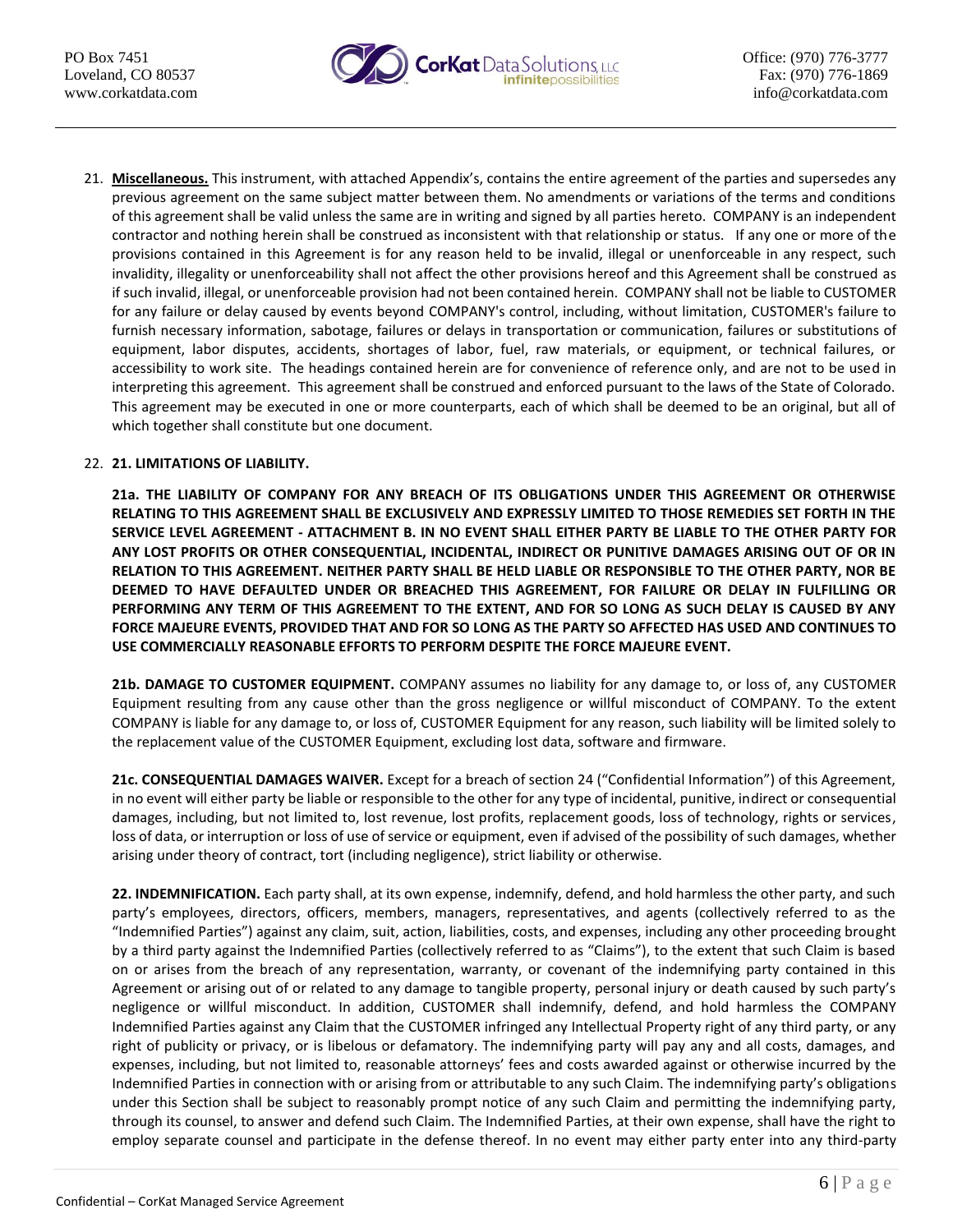

Agreements that would in any manner affect the rights of, or bind, the other party in any manner to such third party, without the prior written consent of the other party.

# **23. ARBITRATION.**

Injunctive Relief. Any dispute arising out of or relating to this Agreement, including the breach, termination or validity hereof (excluding, however, a breach of the license in Section 15, and/or Section 24), shall be settled by arbitration pursuant to the Federal Arbitration Act, 9 U.S.C. §. 1 et seq. The arbitration shall be conducted in accordance with the JAMS Comprehensive Arbitration Rules, but need not be administered by JAMS unless the Parties cannot otherwise agree upon the selection of an arbitrator within thirty (30) days of the receipt of a written demand for arbitration, In the event the Parties cannot reach Agreement on the selection of an arbitrator, either party may commence the arbitration process by filing a written demand for arbitration with JAMS, with a copy to the other party. The written demand for arbitration called for by this paragraph shall contain sufficient detail regarding the party's claims to permit the other party to understand the claims and identify witnesses and relevant documents.

The arbitrator may, upon good cause shown, expand the discovery permitted by the JAMS rules and extend any applicable deadlines. The arbitrator may decide a motion for summary disposition of claims or issues, either by Agreement of all interested Parties or at the request of one party, provided other interested Parties have reasonable notice to respond to the request. The arbitrator shall not have the authority to determine claims over which a regulatory agency has exclusive jurisdiction. The United Nations Convention on Contracts for the International Sale of Goods does not apply to this Agreement. The arbitrator shall apply Colorado law, and shall be able to decree any and all relief of an equitable nature allowed by this contract including, but not limited to, such relief as a temporary restraining order, a preliminary injunction, a permanent injunction or replevin of COMPANY AND/OR COMPANY DESIGNATED AGENTS's property. The arbitrator shall also award any actual and compensatory damages in accordance with this contract. The Parties expressly waive and the arbitrator shall not have the authority to issue an award of any other form of damages, including punitive and exemplary damages, noneconomic damages, such as for emotional distress, pain and suffering or loss of consortium. In addition, the arbitrator shall have no right or authority to declare any intellectual property to be invalid or void. The arbitrator's decision shall follow the plain meaning of this Agreement and shall be final, binding, and enforceable in a court of competent jurisdiction. The arbitrator shall issue an award no later than sixty (60) days after the commencement of the arbitration hearing unless the Parties agree otherwise. Each party shall bear its own costs and attorneys' fees and shall share equally in the fees and expenses of the arbitrator. The arbitration proceedings shall occur in the Loveland, Colorado metropolitan area. Should it become necessary to resort to court proceedings to enforce a party's compliance with the dispute resolution process set forth herein, and the court directs or otherwise requires compliance herewith, then all of the costs and expenses, including its reasonable attorney's fees, incurred by the party requesting such enforcement shall be reimbursed by the non-complying party to the requesting party. Venue shall be deemed proper in the federal, state and county courts in and for the City and County of Loveland, State of Colorado, and said courts shall have exclusive jurisdiction over any proceedings arising out of

Nothing in this provision shall prevent a party from at any time seeking temporary equitable relief, from AAA or any court of competent jurisdiction, to prevent irreparable harm pending the resolution of the arbitration. The Parties acknowledge that a breach by CUSTOMER of Sections 15, and/or 24 hereof shall cause irreparable harm to COMPANY. Accordingly, if CUSTOMER breaches Sections 15, and/or 24 hereof, COMPANY shall be entitled to immediate and permanent injunctive relief in addition to all of the rights and remedies it may have, it being agreed that the damages which COMPANY would sustain upon such violation are difficult or impossible to ascertain in advance. If COMPANY is required to take legal action to enforce the covenants contained in Sections 15, and/or 24, or to enjoin CUSTOMER from violating Sections 15, and/or 24; (a) COMPANY shall be entitled to recover, as part of its damages, its reasonable legal costs and expenses for bringing and maintaining any such action; and (b) posting of any bond shall not be required as a pre-condition to the issuance of the relief sought. Venue shall be deemed proper in the federal, state and county courts in and for the City and County of Loveland, State of Colorado, and said courts shall have exclusive jurisdiction over any proceedings arising out of this Agreement.

**24. CONFIDENTIAL INFORMATION.** Each party agrees that the following materials and information and all copies thereof of whatever nature are confidential and are the proprietary information and trade secrets of the disclosing party: (i) the computer software and algorithms possessed by either party and all source documents relating to such software and algorithms; (ii) proprietary information of either party (including, without limitation, the names and addresses of

this Agreement.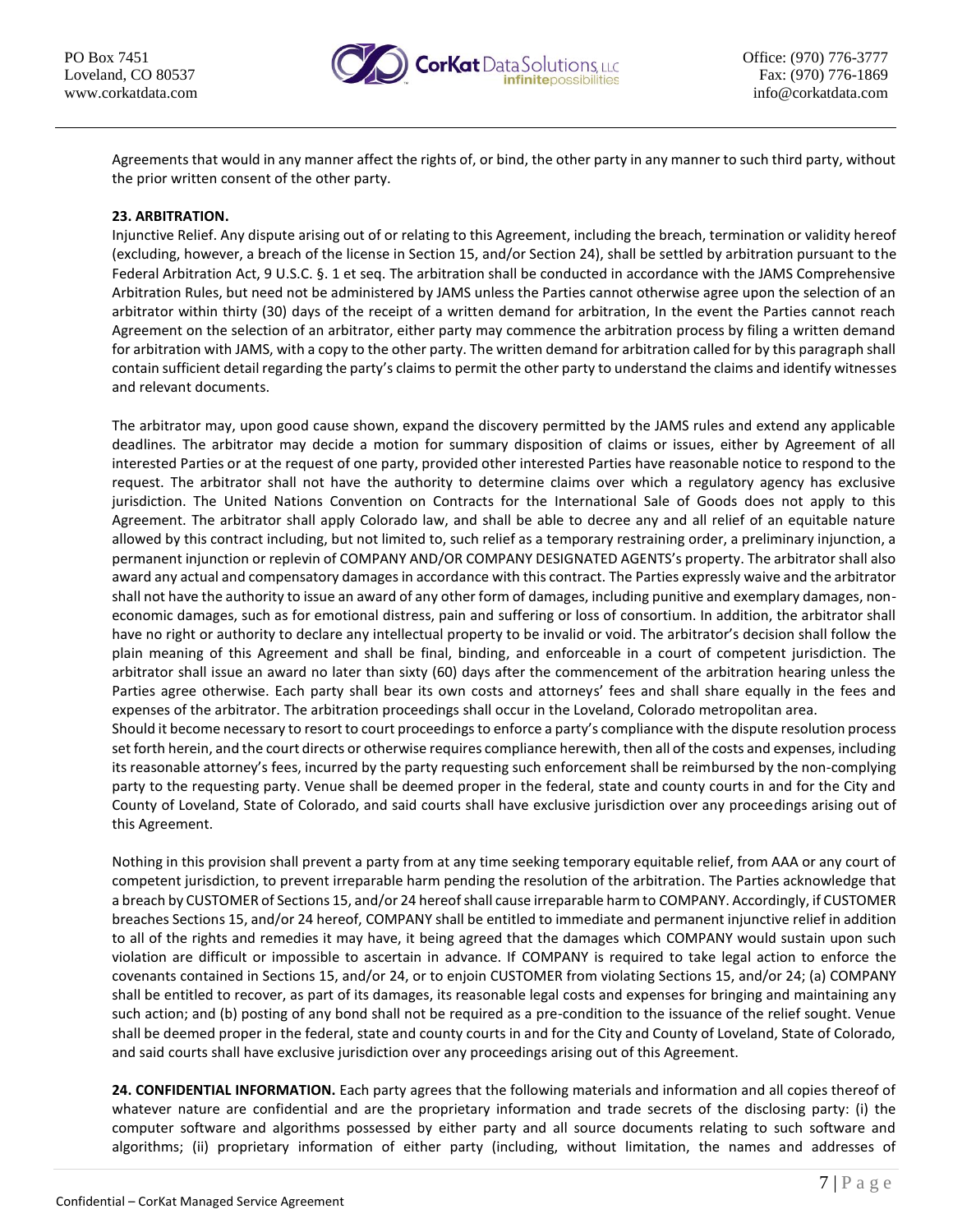

CUSTOMERs, Content providers, and suppliers), and information that either party does not generally make available to the public; (iii) the methods, means, personnel, equipment, and software by and with which CUSTOMER provides its products and services and by and with which COMPANY provides the COMPANY network and its other products and services; (iv) the terms of this Agreement; and (v) any other information that either party reasonably designates, by notice in writing delivered to the other party, as being confidential or proprietary Confidential Information"). Except as expressly permitted herein, neither party shall use the Confidential Information of the other party and each party shall keep the Confidential Information of the other party secret to the degree such party keeps secret its own confidential or proprietary information, and in any case using no less than reasonable care.

Confidential Information of the disclosing party shall not be disclosed by the party who receives such information except: (i) to a party's accountants, auditors, agents, legal counsel, and parent companies; *provided*, *however*, that such Parties agree to be bound by these confidentiality provisions; or (ii) as may be required by any legal process, court order, or governmental agency, in which event the party making such disclosure shall so notify the other as promptly as practicable prior to making such disclosure and shall seek confidential treatment of such information. No information that would otherwise be Confidential Information shall be subject to the restrictions on disclosure in the event and to the extent that: (i) such information is in, or becomes part of, the public domain otherwise than through the fault of the receiving party; (ii) such information was known to the receiving party prior to the execution of the Agreement as proven by the receiving party's written records; (iii) such information was revealed to the receiving party by a third party having no obligation to hold such information confidential; or (iv) such information is developed independently of any of the disclosing party's Confidential Information by the receiving party. This paragraph shall be in addition to and not supersede any separate confidentiality or non-disclosure Agreement executed by the Parties. In the event of a conflict between this paragraph and any such Agreement, the provisions of such Agreement shall prevail.

**25. ASSIGNMENT.** Neither party may assign this Agreement, in whole or in part, without the other party's prior written consent, which consent shall not be unreasonably withheld or delayed. Notwithstanding the foregoing, either party may assign this Agreement and its rights and obligations hereunder with thirty (30) days prior written notice to the other party, with or without consent, upon the happening of one or more of the following events: (a) in the event the COMPANY and/or its affiliates is sold to a third party; or (b)in the event there is a sale or transfer of all or substantially all of the COMPANY and/or its affiliate's assets to a third party; or (c) in the event of a merger or consolidation of the COMPANY and/or its affiliate's with another COMPANY at any time during the term of this Agreement. This Agreement will be binding upon and inure to the benefit of party's successors and assigns. The successor or assignee shall execute such documents as reasonably required by the COMPANY to effectuate same. Additionally, COMPANY shall notify CUSTOMER of any material adverse change in the financial condition of the COMPANY or a change of ownership within a reasonable time after the COMPANY has knowledge of same.

**26. NOTICES.** All notices under this Agreement or with respect thereto shall be in writing. Any notices hereunder shall be given by personal delivery, telecopy, facsimile, U.S. registered or certified mail (postage prepaid), or by overnight courier to the appropriate party at the address set forth in the Service Order and shall be deemed given on the date of such personal delivery, or the date telecopied or faxed, or a date two (2) business days after the date mailed if mailed in the United States or five (5) business days after the date mailed if mailed outside the United States. If such notice is sent by overnight courier, notice shall be deemed given twenty-four (24) hours after delivery to such overnight courier service.

**27. PARTIAL INVALIDITY.** In the event that any portion of this Agreement is invalid or unenforceable, the remaining terms and conditions shall nevertheless remain in full force and effect as though the invalid or unenforceable portion were not included.

**28. CAPTIONS FOR CONVENIENCE.** All headings or captions used herein are for convenient reference only and shall not be used in any way in connection with the interpretation, construction or enforcement of this Agreement.

**29. NO WAIVER.** Neither the failure of COMPANY to insist upon CUSTOMER's performance of any of CUSTOMER's obligations hereunder nor the waiver of any provision of this Agreement or of any default hereunder shall effect COMPANY's rights thereafter to enforce such provision or any other provision hereunder nor shall the failure of COMPANY to exercise any right